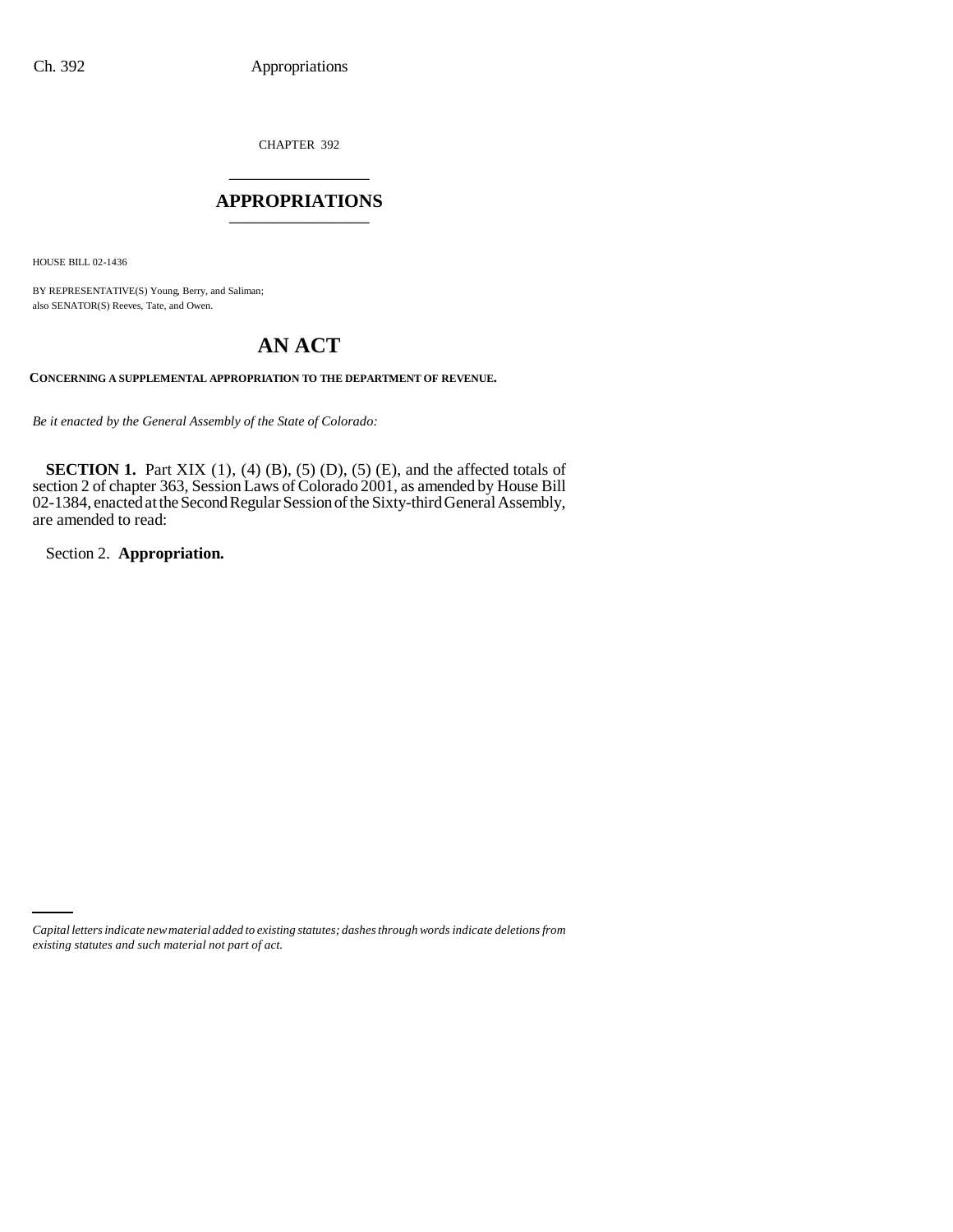# Ch. 392 Appropriations

|                                                |                                      |              | APPROPRIATION FROM            |                                                |                             |                                              |                                |  |  |
|------------------------------------------------|--------------------------------------|--------------|-------------------------------|------------------------------------------------|-----------------------------|----------------------------------------------|--------------------------------|--|--|
|                                                | <b>ITEM &amp;</b><br><b>SUBTOTAL</b> | <b>TOTAL</b> | <b>GENERAL</b><br><b>FUND</b> | <b>GENERAL</b><br><b>FUND</b><br><b>EXEMPT</b> | <b>CASH</b><br><b>FUNDS</b> | <b>CASH</b><br><b>FUNDS</b><br><b>EXEMPT</b> | <b>FEDERAL</b><br><b>FUNDS</b> |  |  |
|                                                | \$                                   | \$           | \$                            | \$                                             | \$                          | \$                                           | \$                             |  |  |
|                                                |                                      |              |                               | <b>PART XIX</b>                                |                             |                                              |                                |  |  |
|                                                |                                      |              |                               | <b>DEPARTMENT OF REVENUE</b>                   |                             |                                              |                                |  |  |
| (1) EXECUTIVE DIRECTOR'S OFFICE <sup>231</sup> |                                      |              |                               |                                                |                             |                                              |                                |  |  |
| <b>Personal Services</b>                       | 2,462,493                            |              | 981,608                       |                                                | 337,423 <sup>a</sup>        | $1,143,462^b$                                |                                |  |  |
|                                                | $(40.5$ FTE)                         |              |                               |                                                |                             |                                              |                                |  |  |
| Health, Life, and Dental                       | 2,908,470                            |              | 2,044,126                     |                                                | 83,196 <sup>c</sup>         | 781,148 <sup>d</sup>                         |                                |  |  |
|                                                | 2,899,870                            |              | 2,035,526                     |                                                |                             |                                              |                                |  |  |
| Short-term Disability                          | 37,597                               |              | 26,605                        |                                                | 1.189 <sup>c</sup>          | $9,803^d$                                    |                                |  |  |
| Salary Survey and Senior                       |                                      |              |                               |                                                |                             |                                              |                                |  |  |
| <b>Executive Service</b>                       | 2,921,864                            |              | 1,981,668                     |                                                | $110,401^{\circ}$           | 829,795 <sup>d</sup>                         |                                |  |  |
| <b>Anniversary Increases</b>                   | 724,326                              |              | 534,879                       |                                                | 20,874c                     | $168,573$ <sup>d</sup>                       |                                |  |  |
| Shift Differential                             | 167,342                              |              | 49,862                        |                                                |                             | $117,480$ <sup>d</sup>                       |                                |  |  |
| <b>Workers' Compensation</b>                   | 376,736                              |              | 274,131                       |                                                | 9.227c                      | 93,378 <sup>d</sup>                          |                                |  |  |
| <b>Operating Expenses</b>                      | 659,155                              |              | 475,851                       |                                                | $41.464^{\circ}$            | $141,840$ <sup>d</sup>                       |                                |  |  |
| Legal Services for 9,223                       |                                      |              |                               |                                                |                             |                                              |                                |  |  |
| 8,715 hours                                    | 538,900                              |              | 417,190                       |                                                | 114,990 <sup>c</sup>        | $6,720$ <sup>d</sup>                         |                                |  |  |
|                                                | 509,200                              |              | 387,490                       |                                                |                             |                                              |                                |  |  |
| <b>Administrative Law Judge</b>                |                                      |              |                               |                                                |                             |                                              |                                |  |  |
| Services for 3 hours                           |                                      | 342          | 342                           |                                                |                             |                                              |                                |  |  |
|                                                |                                      |              |                               |                                                |                             |                                              |                                |  |  |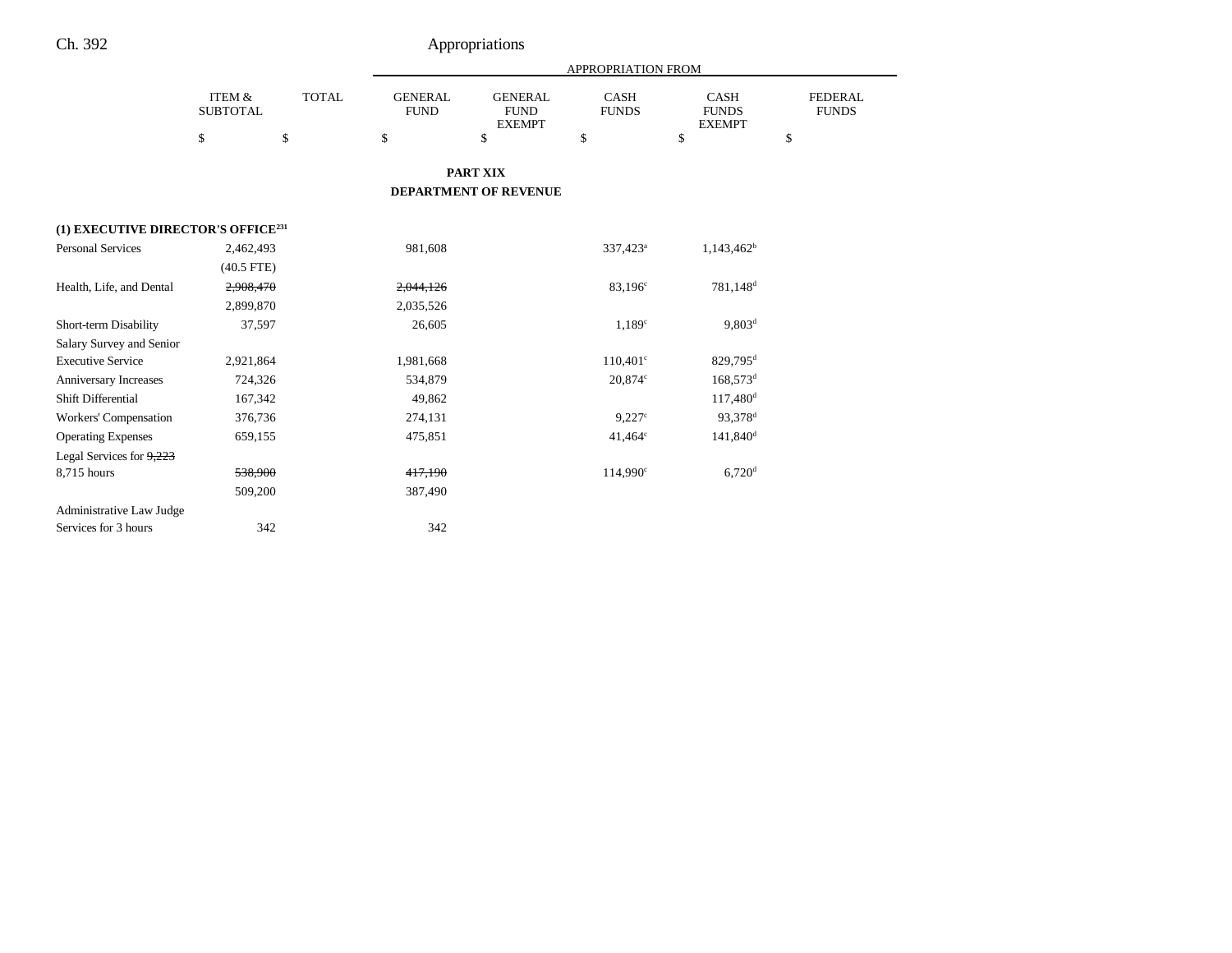| Payment to Risk                  |           |            |           |                    |                        |
|----------------------------------|-----------|------------|-----------|--------------------|------------------------|
| Management and Property          |           |            |           |                    |                        |
| Funds                            | 107,945   |            | 78,346    | 2.912 <sup>c</sup> | $26,687$ <sup>d</sup>  |
| Vehicle Lease Payments           | 373,229   |            | 207,311   | $57,205^{\circ}$   | $108,713$ <sup>d</sup> |
| <b>Leased Space</b>              | 1,765,409 |            | 1,723,888 | $20,802^\circ$     | $20,719$ <sup>d</sup>  |
| Capitol Complex Leased           |           |            |           |                    |                        |
| Space                            | 1,340,785 |            | 1,088,096 | $45,006^{\circ}$   | $207,683$ <sup>d</sup> |
| Lease Purchase -- 1881           |           |            |           |                    |                        |
| Pierce Street                    | 794,930   |            |           | $127,132^{\circ}$  | 667,798 <sup>d</sup>   |
| <b>Utilities</b>                 | 147,589   |            | 83,833    |                    | $63,756$ <sup>d</sup>  |
| <b>ADP</b> Capital Outlay        | 73,114    |            |           |                    | $73,114$ <sup>d</sup>  |
| <b>Information Technology</b>    |           |            |           |                    |                        |
| Asset Maintenance <sup>232</sup> | 74,588    |            |           | 8.185c             | $66,403$ <sup>d</sup>  |
|                                  |           | 15,474,814 |           |                    |                        |
|                                  |           | 15,436,514 |           |                    |                        |

a Of this amount, \$215,473(T) shall be from the State Lottery Fund for indirect cost recoveries, \$75,975 shall be from the Auto Dealers License Fund for indirect cost recoveries, \$45,416 shall be from the Liquor Enforcement Cash Fund for indirect cost recoveries, and \$559 shall be from various sources of cash funds.

b Of this amount, \$379,522 shall be from the Highway Users Tax Fund for indirect cost recoveries for the Ports of Entry in the Motor Carrier Services Division, \$369,621 shall be from the Drivers License Revocation Account for indirect cost recoveries, \$210,983 shall be from the Distributive Data Processing Account for indirect cost recoveries, \$133,151(T) shall be from the Limited Gaming Fund for indirect cost recoveries, \$47,107 shall be from the Automotive Inspection and Readjustment Account for indirect cost recoveries, and \$3,078 shall be from various sources of cash funds exempt.

c Of these amounts, \$112,305 shall be from the Auto Dealers License Fund, \$75,704 shall be from the Liquor Enforcement Cash Fund, and \$454,574 shall be from various sources of cash funds.

 $d$  Of these amounts,\$1,106,196 shall be from the Highway Users Tax Fund for the Ports of Entry in the Motor Carrier Services Division, \$611,930 shall be from the Distributive Data Processing Account, \$205,883(T) shall be from the Limited Gaming Fund, \$79,475 shall be from the Automotive Inspection and Readjustment Account, \$55,912(T) shall be from the State Lottery Fund, and \$1,324,214 shall be from various sources of exempt cash funds.

Ch. 392 Appropriations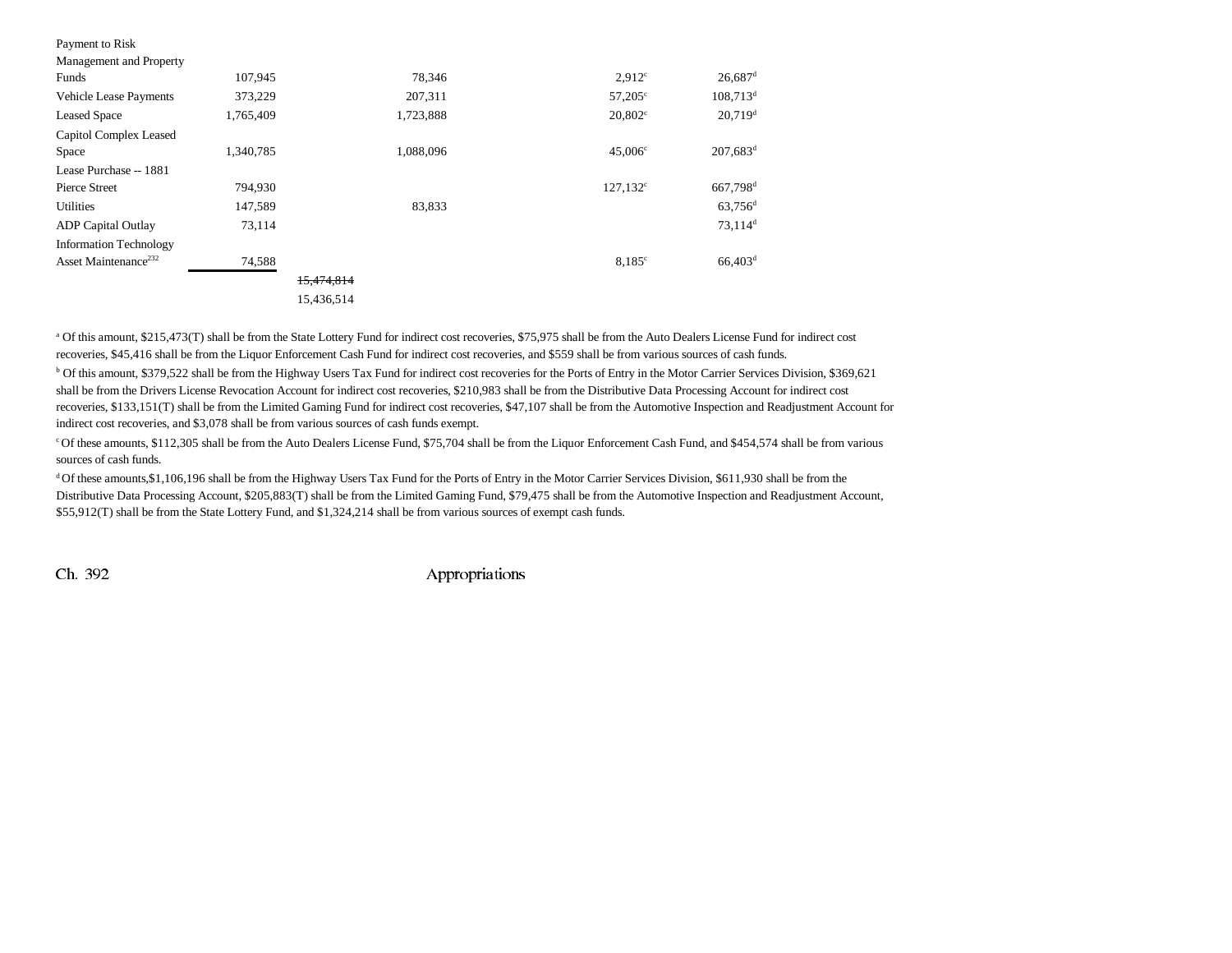## Ch. 392 Appropriations

|                                                                                                                |                           |              | APPROPRIATION FROM            |                                                |                             |                                              |                                |
|----------------------------------------------------------------------------------------------------------------|---------------------------|--------------|-------------------------------|------------------------------------------------|-----------------------------|----------------------------------------------|--------------------------------|
|                                                                                                                | ITEM &<br><b>SUBTOTAL</b> | <b>TOTAL</b> | <b>GENERAL</b><br><b>FUND</b> | <b>GENERAL</b><br><b>FUND</b><br><b>EXEMPT</b> | <b>CASH</b><br><b>FUNDS</b> | <b>CASH</b><br><b>FUNDS</b><br><b>EXEMPT</b> | <b>FEDERAL</b><br><b>FUNDS</b> |
|                                                                                                                | \$                        | \$           | \$                            | \$                                             | \$                          | \$                                           | \$                             |
| (4) MOTOR VEHICLE BUSINESS GROUP <sup>237a</sup><br>(B) Motor Vehicle Division <sup>7, 18, 238, 239, 240</sup> |                           |              |                               |                                                |                             |                                              |                                |
| <b>Personal Services</b>                                                                                       | 12,813,840                |              | 11,805,462                    |                                                |                             | 1,008,378 <sup>a</sup>                       |                                |
|                                                                                                                | $(366.8$ FTE)             |              |                               |                                                |                             |                                              |                                |
| <b>Operating Expenses</b>                                                                                      | 1,392,357                 |              | 1,392,357                     |                                                |                             |                                              |                                |
| Drivers License                                                                                                |                           |              |                               |                                                |                             |                                              |                                |
| Documents                                                                                                      | 2,832,970                 |              | 2,832,970                     |                                                |                             |                                              |                                |
| Drivers License                                                                                                |                           |              |                               |                                                |                             |                                              |                                |
| Documents Line Charges                                                                                         | 418,137                   |              | 418,137                       |                                                |                             |                                              |                                |
| License Plate Ordering                                                                                         | 9,109,830                 |              | <del>4,722,127</del>          |                                                |                             | 4,387,703 <sup>b</sup>                       |                                |
|                                                                                                                | 7,951,048                 |              | 3,563,345                     |                                                |                             |                                              |                                |
|                                                                                                                | 26,567,134                |              |                               |                                                |                             |                                              |                                |
|                                                                                                                | 25,408,352                |              |                               |                                                |                             |                                              |                                |

a Of this amount, \$361,414 shall be from the Distributive Data Processing Account for indirect cost recoveries, \$298,821 shall be from the Outstanding Judgements and Warrants Account for indirect cost recoveries, \$257,081 shall be from the Drivers License Revocation Account for indirect cost recoveries, and \$73,000 shall be from the Penalty Assessment Account for indirect cost recoveries, and \$18,062 shall be from the Automobile Inspection and Readjustment Account for indirect cost recoveries. b Of this amount, \$3,287,703 shall be from the Highway Users Tax Fund and \$1,100,000 shall be from the Automobile Inspection and Readjustment Account. The amount from the Highway Users Tax Fund is exempt from the statutory limit on Highway Users Tax Fund appropriations pursuant to Section 43-4-201 (3) (A) (II) (K), C.R.S.

#### 38,377,742

37,218,960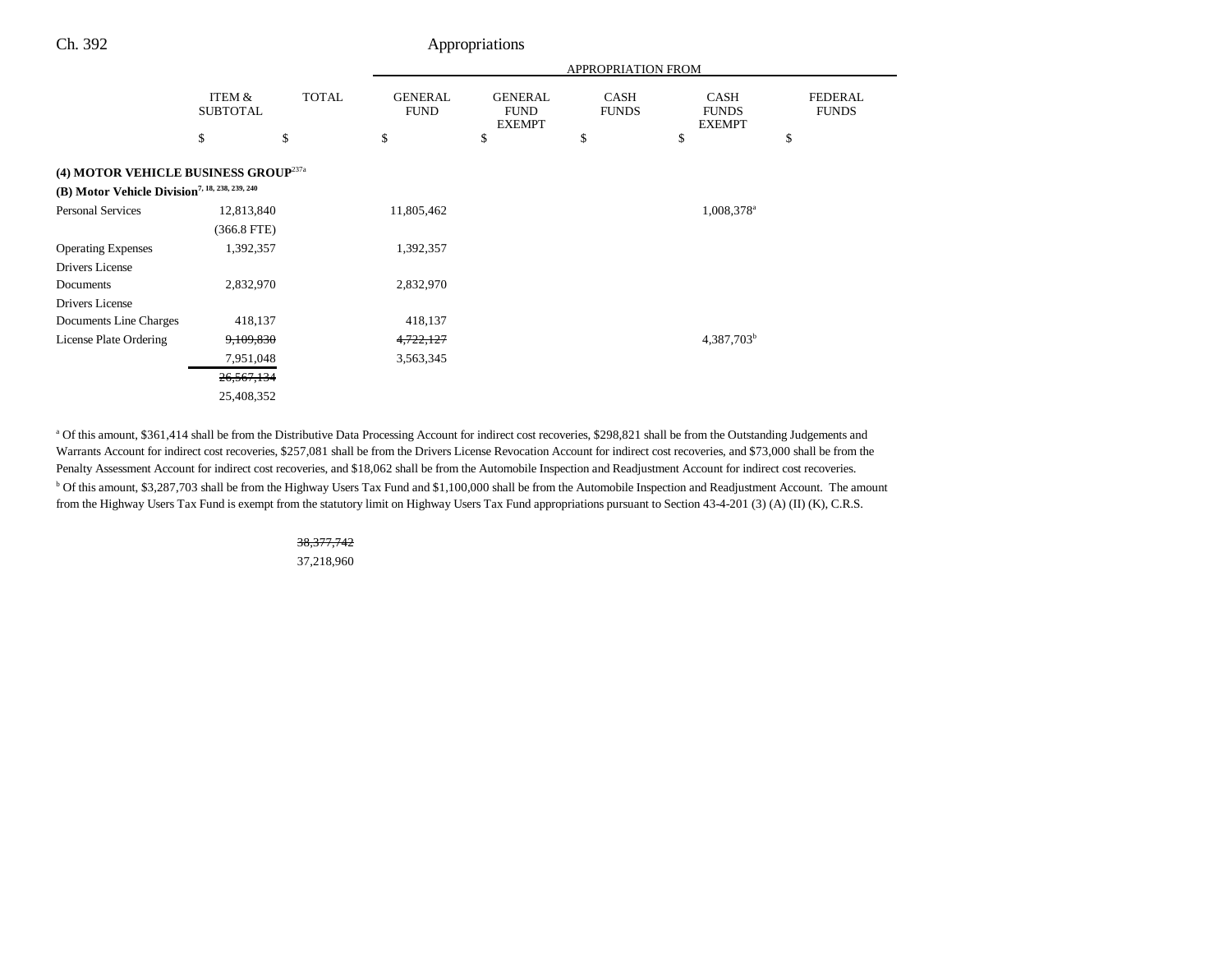# **(5) ENFORCEMENT BUSINESS**

#### **GROUP**

## **(D) Liquor Enforcement Division**

| <b>Personal Services</b>  | 1,234,532            | 213,828 | 1,020,704 <sup>a</sup> |
|---------------------------|----------------------|---------|------------------------|
|                           | 1,194,732            | 174,028 |                        |
|                           | $(19.0 \text{ FTE})$ |         |                        |
| <b>Operating Expenses</b> | 54.211               | 9.527   | $44,684$ <sup>a</sup>  |
|                           | 1,288,743            |         |                        |
|                           | 1.248.943            |         |                        |

a These amounts shall be from the Liquor Enforcement Cash Fund.

# **(E) Division of Racing Events244**

| <b>Personal Services</b>      | 1.720.434    | 1,720,434 |               |
|-------------------------------|--------------|-----------|---------------|
|                               | 1,713,534    | 1,713,534 |               |
|                               | $(29.0$ FTE) |           |               |
| <b>Operating Expenses</b>     | 140,510      | 140,510   |               |
| <b>Laboratory Services</b>    | 272,277      | 272,277   |               |
| <b>Commission Meeting</b>     |              |           |               |
| Costs                         | 1,200        | 1,200     |               |
| <b>Racetrack Applications</b> | 1.000        |           | $1.000^a$     |
| Purses and Breeders           |              |           |               |
| Awards                        | 1,106,142    |           | $1,106,142^b$ |
|                               | 3,241,563    |           |               |
|                               | 3,234,663    |           |               |

Ch. 392 Appropriations